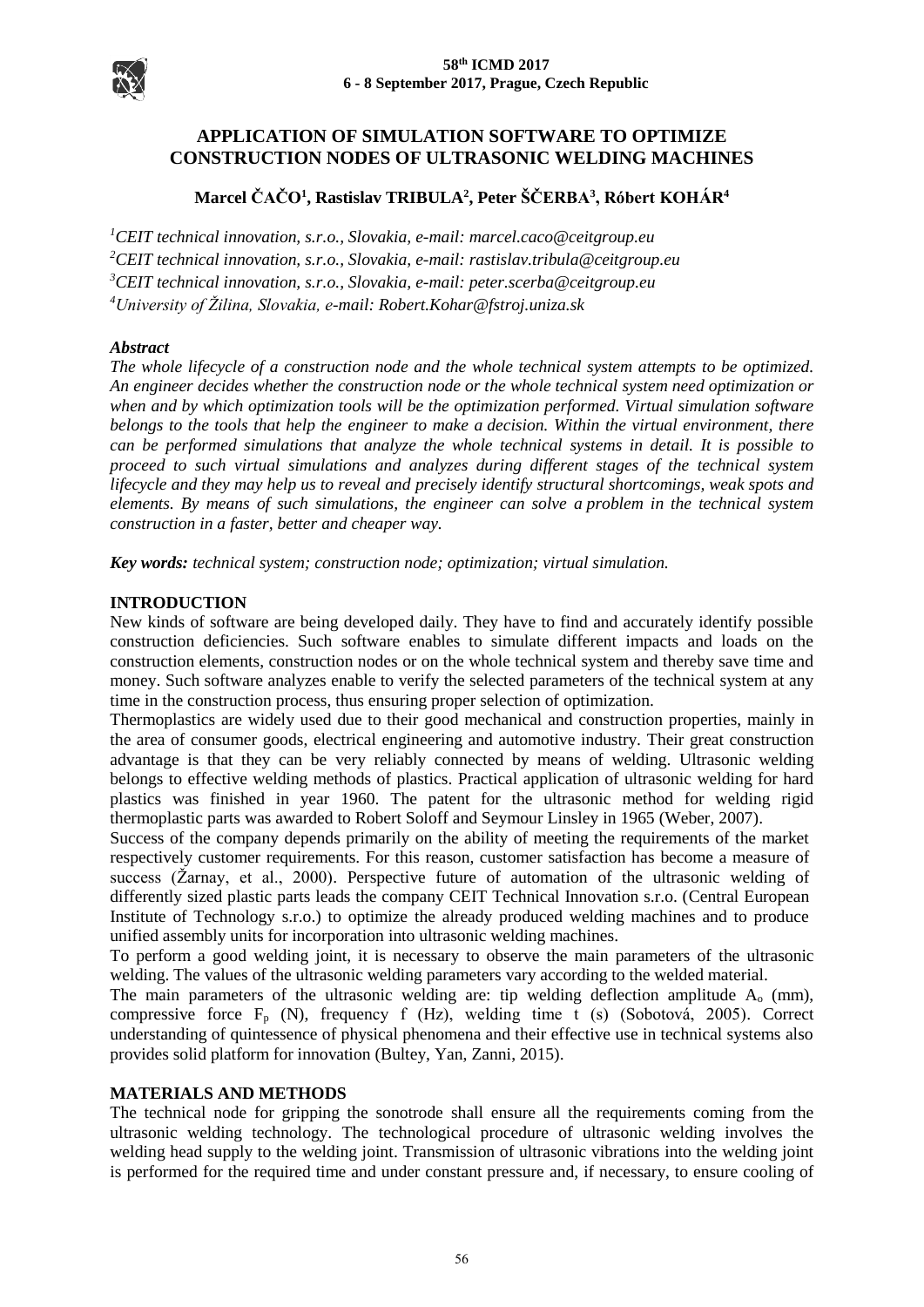

### **58th ICMD 2017 6 - 8 September 2017, Prague, Czech Republic**

the welding joint. The transfer of physical quantities necessary to carry out the ultrasonic welding has a negative impact on the whole construction node of welding heads or sonotrodes gripping.

When designing the construction nodes of sonotrode gripping, the greatest possible repeatability of these nodes was taken into account for the design of other technical systems for the ultrasonic welding. The following step was to create a database, including these construction nodes, for a faster production of technical systems. In this regard, the 3D design models of construction nodes for sonotrodes gripping were subjected to simulations in the virtual world. There were designed two gripping variants on Fig. 1. Both variants were subjected to simulations.





For the purposes of the software in which the simulations were performed, both variants were simplified as much as possible and the 3D models were relieved of the excess elements that met only the secondary functions. Within the simulations, there were taken into account the gravitational force and the compressive force acting in the opposite direction as the gravitational force. The compressive forces during the ultrasonic welding range from 0,2 MPa to 10 MPa. They are selected according to the welded material properties and the type of material used. We will count with the greatest possible load of 3 MPa on the welded polymer.



**Fig. 2** a) Gripping and loadings, Variant no.1; b) Deflection of the sonotrode head, Variant no.1; c) Maximum stress in Variant no.1; d) Gripping and loadings, Variant no.2; e) Deflection of the sonotrode head, Variant no.2; f) Maximum stress in Variant no.2;

Variants have a similar construction type and some construction elements are repeated. Both variants are gripped to surfaces C, D, loaded by the gravitational force B and the compressive force A in the welding joint. These simulations show that the sonotrode has 1.0018 mm deflection of the welding head in the welding joint on the gripping, Variant no.1, and 0.744 mm deflection on the gripping,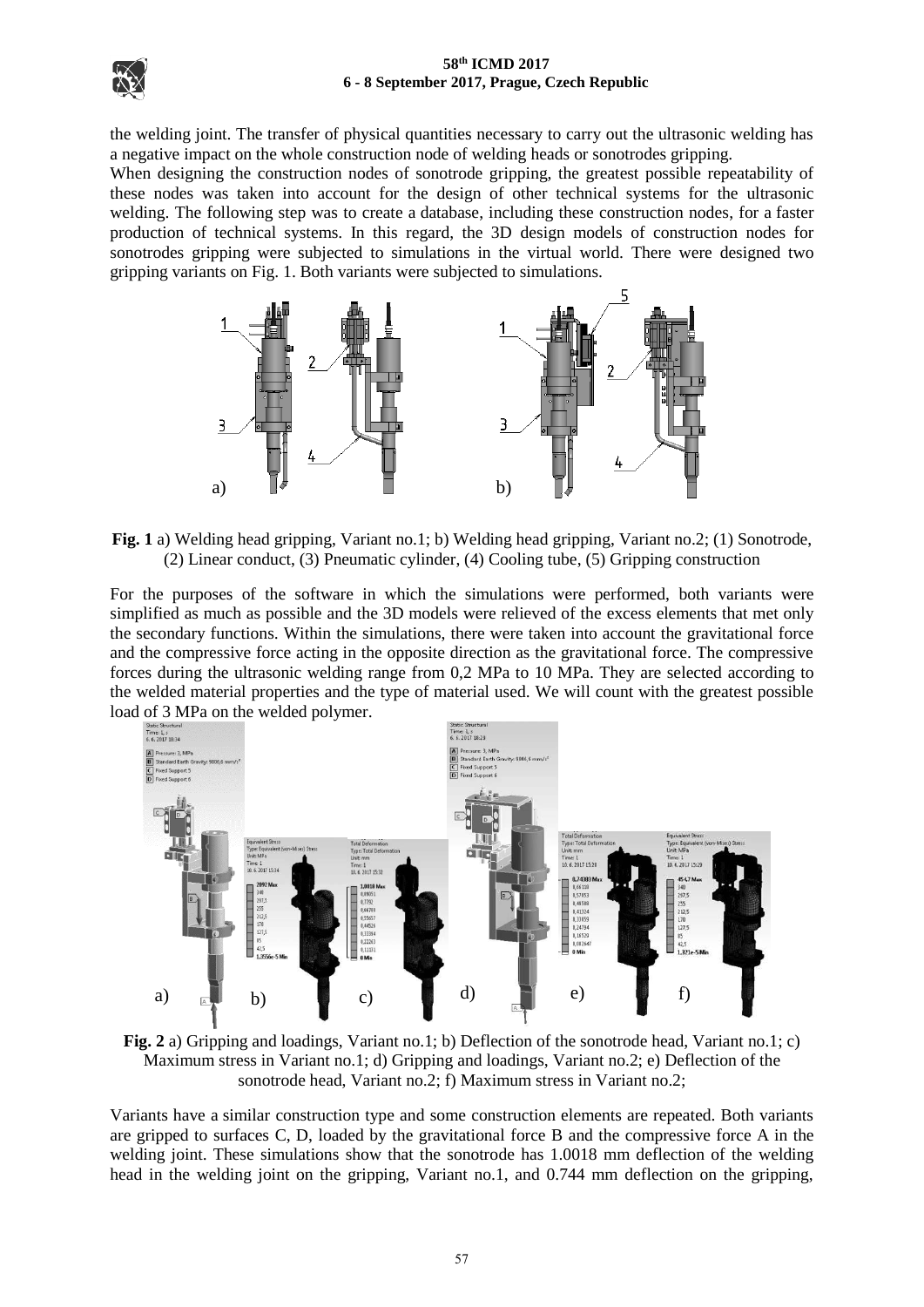



Variant no.2. In both designed constructions, too much stress is formed in the same construction unit and exceeds the used material's strength limit of  $R<sub>m</sub>$  340 MPa. In Variant no.1, there is the stress of 2092 MPa and 454,7 MPa (Figure 2) in Variant no.2.

We need the construction node to ensure that deflection of the sonotrode head in the welding joint is at maximum 1 mm and the mechanical stress in the construction does not exceed 340 MPa. An analysis of the impacts of forces necessary during the ultrasonic welding technological process on the technical node has revealed the technical node construction deficiencies that prevent to repeatedly perform welding joints of the required quality. The simulations performed have exactly determined the unsatisfactory construction unit and also the specific place in which the unsatisfactory unit is overloaded on Fig. 3.



**Fig. 3** Unsatisfactory construction unit (unsatisfactory construction places are marked with arrows).

This construction unit occurs in both original variants of the sonotrode gripping and proved to be unsatisfactory in both variants during simulations. When considering strength, both variants are unacceptable and the construction needs to be modified.

## **RESULTS AND DISCUSSION**

The simulation results led to the design of Variant no.3 in which all the shortocomings of the previous variants should have been removed. The same simulations were performed also on the construction of this variant. When designing the construction node, Variant no.3, we tried to use as many construction units as possible from the previous variants, which complied with the requirements of the ultrasonic welding technological process when considering strength and functionality.



**Fig. 4** a) Gripping and loadings, Variant no. 3; b) Deflection of the sonotrode head, Variant no.3; c) Maximum strength in Variant no. 3;

The construction node is gripped to surface A, loaded by the gravitational force B and compressive force A in the welding joint. The gripping area, the strength and the direction of their action are shown in the figure Fig. 4. The simulation shows that on the gripping, Variant no.3, the sonotrode has 0.863